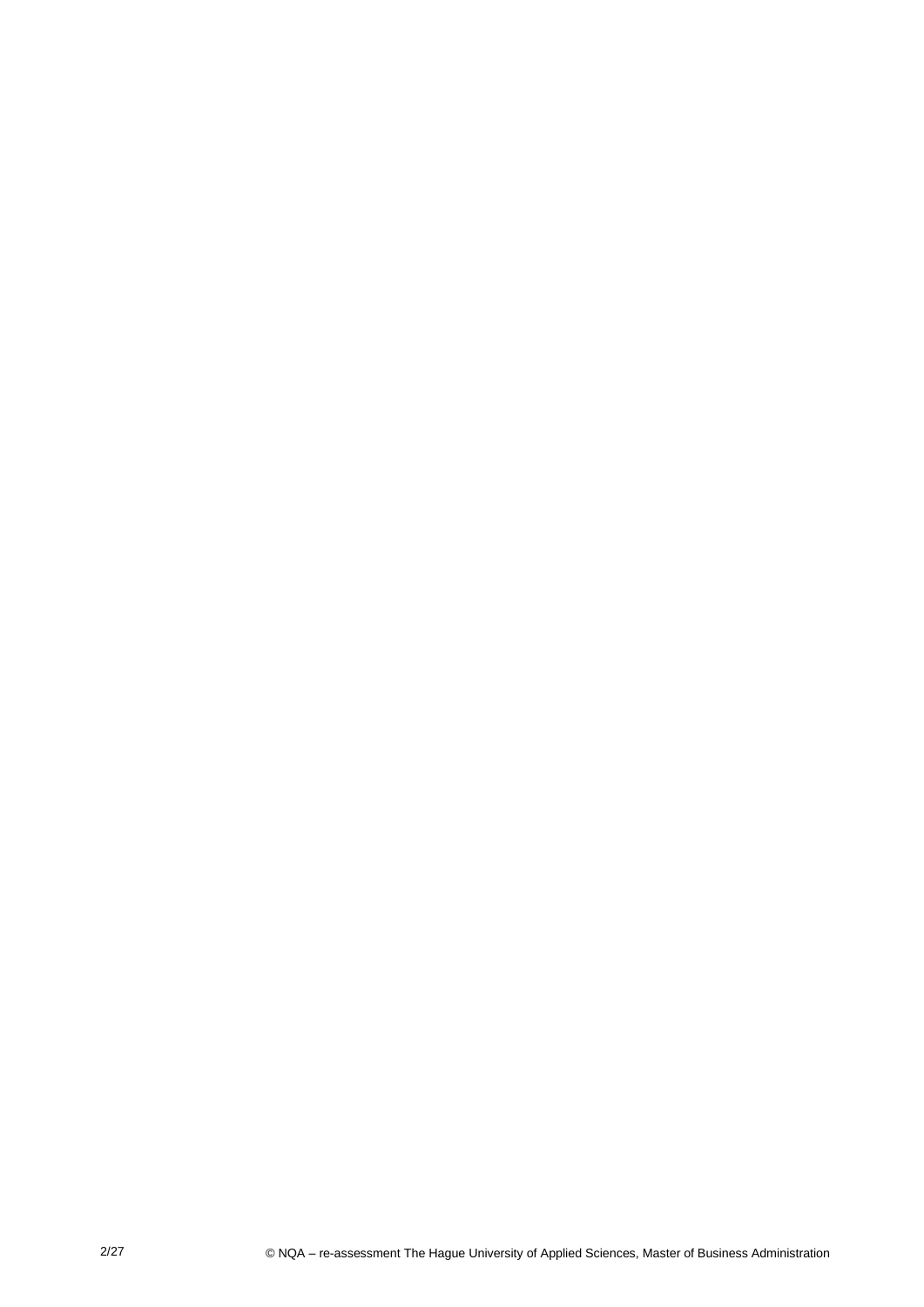## **Summary**

<u>.</u>

In November 2016 the re-assessment of the Master of Business Administration (MBA) of the Academy for Masters & Professional Courses of The Hague University of Applied Sciences took place. The original assessment of the MBA took place in June 2014. Although most standards of the full study programme assessment were then assessed as satisfactory, the assessment on three standards were unsatisfactory and led to an overall assessment unsatisfactory. This conclusion concerned the full time and two part time variants (English and Dutch).

After an improvement period an audit panel from NQA re-visited the MBA degree programme on 1 November 2016 to assess the quality of the three standards: *orientation of the curriculum* (Standard 2), *improvement measures* (Standard 14) and *assessment and learning outcomes*  (Standard  $16$ )<sup>1</sup>.

Pertaining to Standard 2 (orientation of the curriculum) the panel noticed that several improvements had been introduced in the curriculum. The programme has implemented vertical learning lines to safeguard the coherence between courses. The Vertical Learning Line on Business Research Methods clearly safeguards the development of research and analysis skills. In the Vertical Learning Line Personal and Professional Development students are challenged to critical thinking. The programme has also introduced a Module - Foundations of Business Analysis (Statistics) in the second phase of the curriculum. In this module students gain an indepth knowledge of statistics.

Furthermore, the programme has made the masters level explicit in the courses in test matrices. For each course it has implemented a test matrix. Also the Thesis Manual has been rigorously changed; an assessment rubric listing specific criteria for grading and scoring academic papers and projects was introduced. The rubric is part of this manual. Through the test matrices the programme shows that all learning goals are covered in courses, and the master's level and the coherence between courses are safeguarded.

Based on the scrutiny of documents the panel is positive about the research level and assesses this sufficient for a MBA degree programme. The panel is overall impressed with the changes that have been made, and has some suggestions for further improvement; the MBA could give further attention to validity and reliability, and to a balance between quantitative and qualitative research methods. The panel also concludes that the programme safeguards the level and coherence of content sufficiently.

The panel assesses Standard 2 for all three variants of the MBA as **satisfactory**.

With regard to quality assurance, Standard 14 (improvement measures), the panel notes that several committees work according a plan-do-check-act-cycle, as shown in a flow chart by THUAS MBA. The panel specifically thinks that the position and functioning of the Examination Board has strongly improved. Evaluation outcomes are analysed and used to further improve the

<sup>1</sup> These standards concern the *Full Study Programme Assessment Framework for the higher education system* of the NVAO, 22 November 2011.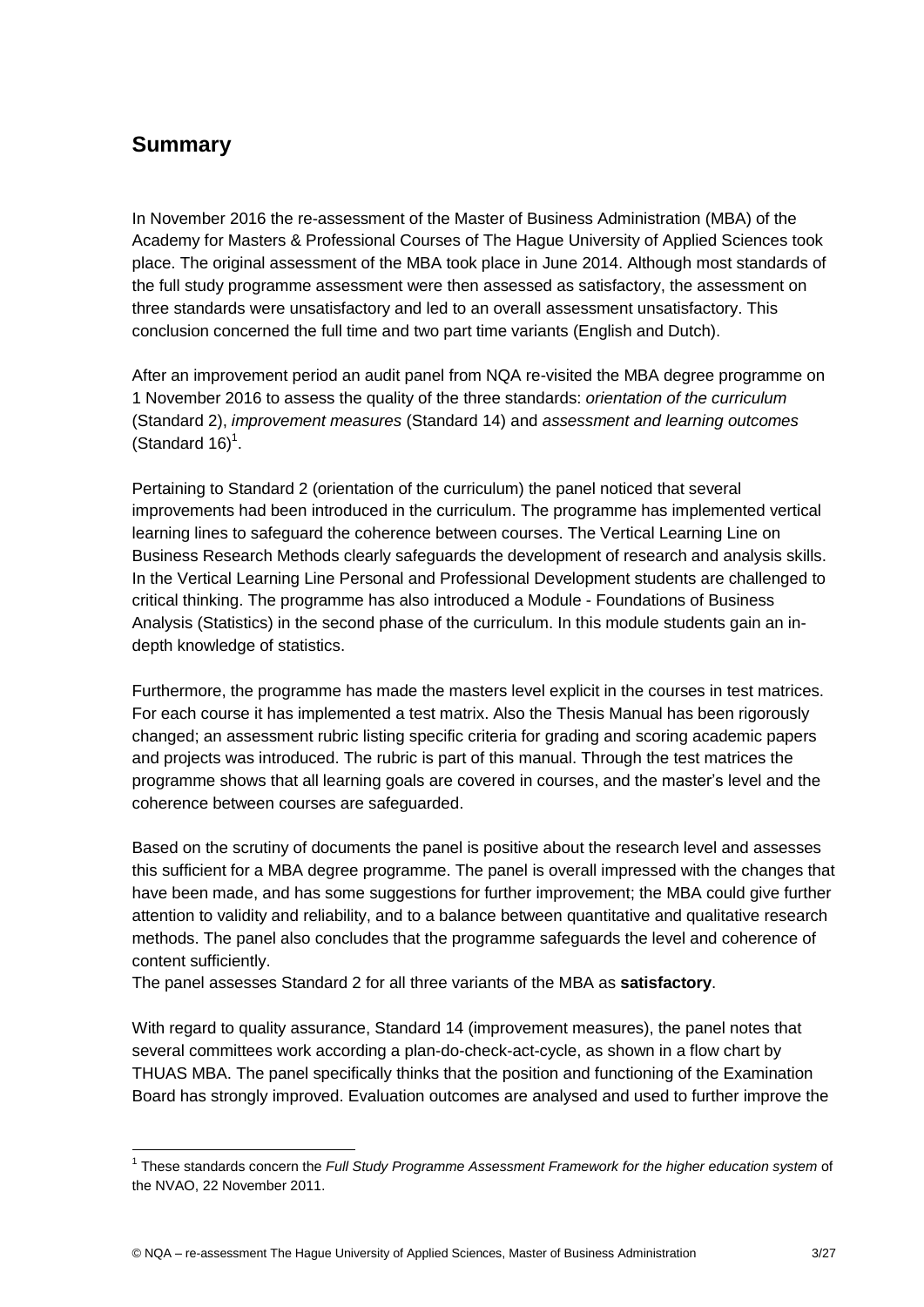curriculum, the functioning of lecturers, and are presented to students on Blackboard. The quality as a whole is ensured by the annual publication of the Quality Year Report. The three variants of the programme have been assessed as **satisfactory** on Standard 14.

Pertaining to Standard 16 (assessment and learning outcomes) the panel concludes that several changes have been made.

To improve and safeguard the quality of assessment, the programme has introduced an Assessment Plan, and a new Thesis Manual. The programme is now working with test matrices in every course and a rubric in the assessment of the thesis that is included in the Thesis Manual. Furthermore staff calibrate on a regular base about testing and assessment. Every test is double checked (four eyes principle); the Test Committee pre checks every test on standard criteria, and analyses results afterwards. The position and way of working of the Examination Board have strongly improved. The cooperation with the Advisory Board could be strengthened.

To assess the achieved learning outcomes the panel selected fifteen theses from the last two years. The panel is positive about the results. The panel is of the opinion that the changes in the curriculum have paid of. Based on the theses and the assessment forms that go with it, the panel has some suggestions for the degree programme to further improve. But overall the panel is satisfied about the quality achieved. Therefore, the panel assesses Standard 16 as **satisfactory**.

Overall the audit panel is satisfied with the results; the current curriculum, the quality of safeguarding the quality (of testing and exams), and the overall quality of the theses. Also, the panel thinks that the new management has involved all staff well to realize better results. The positive assessment on the quality of three standards leads to the overall assessment **satisfactory** of the MBA degree programme.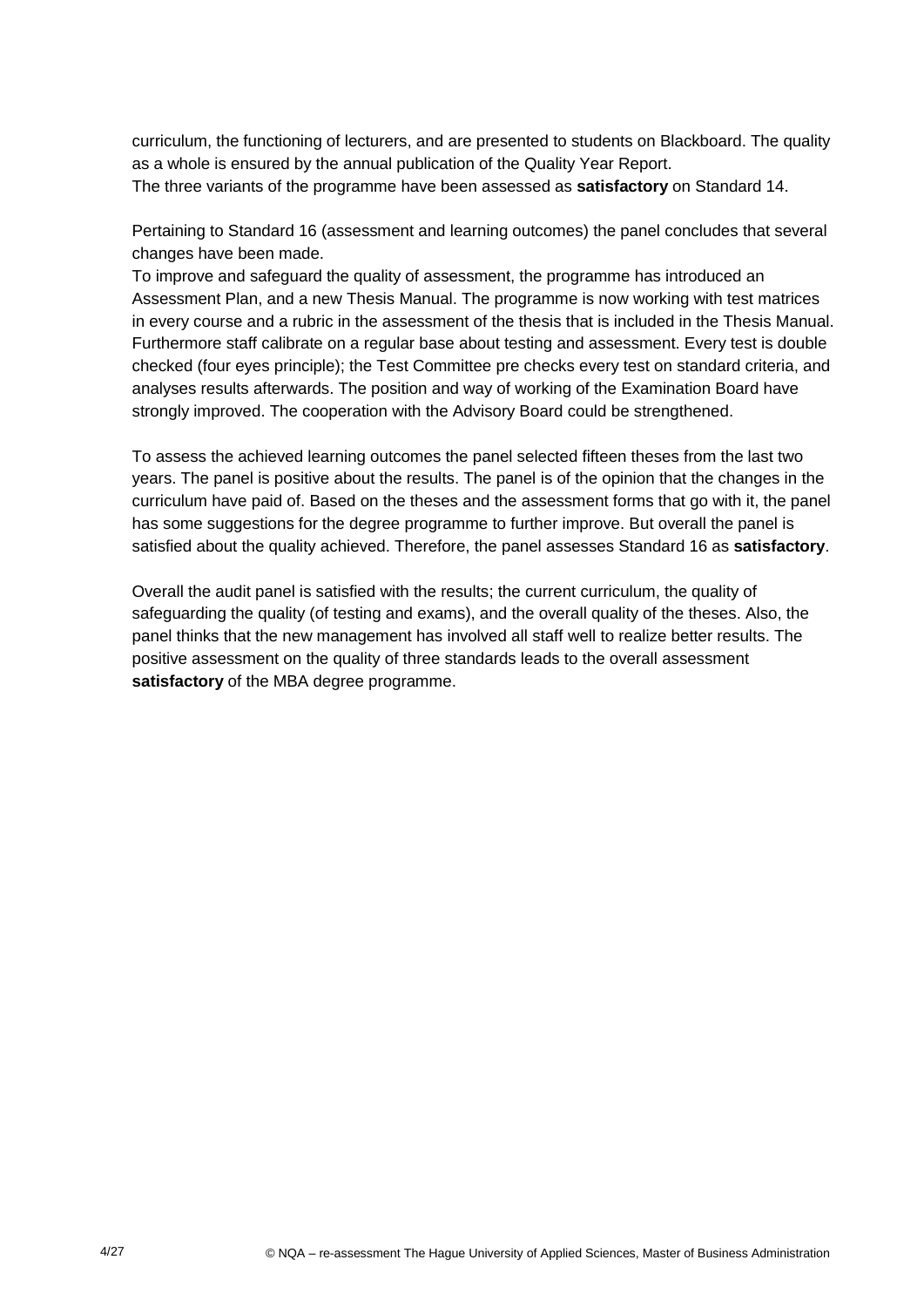## **Contents**

<span id="page-4-0"></span>

| <b>Introduction</b> |               |                                               | 7  |
|---------------------|---------------|-----------------------------------------------|----|
| 1                   |               | Basic data of the study programme             | 9  |
| $\mathbf{2}$        | Re-assessment |                                               | 11 |
|                     |               | Standard 2 Orientation of the curriculum      | 11 |
|                     |               | Standard 14 Improvement measures              | 13 |
|                     |               | Standard 16 Assessment and learning outcomes  | 15 |
| 3                   |               | General conclusion of the study programme     | 17 |
| <b>Appendices</b>   |               |                                               | 19 |
|                     | Appendix 1    | Expertise members audit panel and secretary   | 21 |
|                     | Appendix 2    | Programme for the site visit                  | 22 |
|                     | Appendix 3    | Documents examined                            | 23 |
|                     | Appendix 4    | Overview MBA curriculum                       | 24 |
|                     | Appendix 5    | Summary theses                                | 26 |
|                     | Appendix 6    | Declaration of Comprehensiveness and Accuracy | 27 |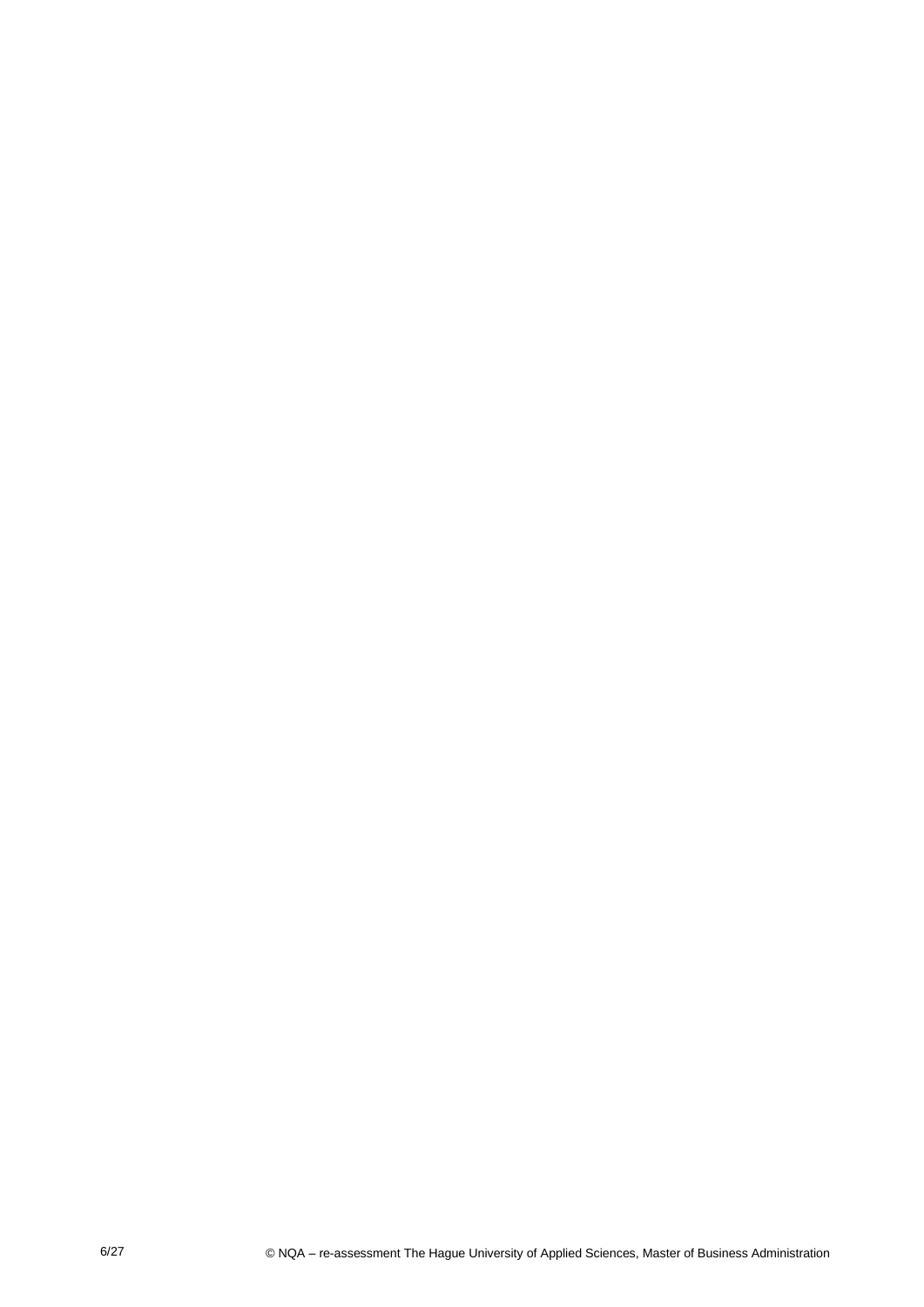## **Introduction**

This report presents the outcome of the re-assessment of the MBA degree programme offered by The Hague University of Applied Sciences (THUAS).

#### *Reason and process*

After the full assessment on 26 and 27 June 2014 the NQA audit panel assessed Standard 2 (orientation of the curriculum), 14 (improvement measures) and 16 (assessment and learning outcomes) as unsatisfactory. Although all other standards were judged satisfactory, this led to an overall assessment unsatisfactory. After this the study programme submitted an improvement plan on 29 April 2015. The audit panel agreed on this improvement plan. Therefore, NVAO decided to grant the study programme a so called 'improvement period' (letter NVAO of 6 August 2015): the MBA can apply for re-accreditation until 30 January 2017.

The Academy for Masters & Professional Courses of The Hague University of Applied Sciences asked NQA to execute the necessary re-assessment that took place on 1 November 2016.

#### *Method*

The re-assessment concerned the three standards 2, 14 and 16 of the *Full Study Programme Assessment Frameworks for the higher education system* (NVAO, 22 November 2011).

Prior to the re-assessment the audit panel studied several documents, including graduation theses of recently graduated students. On 1 November 2016 the panel re-visited the study programme in The Hague and held discussions with alumni and students of the three variants, lecturers, thesis supervisors and members of various committees (Examination Board, Test Committee and Curriculum Committee), and the programme management. All information enabled the panel to reach a deliberate assessment of the specific standards.

The assessment was conducted by (almost) the same audit panel that originally assessed the programme in June 2014 and agreed with the improvement plan (2015). The panel was convened in consultation with THUAS and prior to the site visit approved by NVAO.

The audit panel for this re-assessment consisted of: Ms E. Walker MBA (chairperson, representative discipline) Mr dr. A.C.J.M. Olsthoorn (representative discipline) Mr L.H. Broekhuizen MBA (representative discipline) Mr A.O. Olusile BSc (student member)

Ms. M. Snel BHRM & BEd, NQA-auditor, acted as secretary of the panel.

All the information given by the programme (oral and written) enabled the panel to execute a deliberate judgement. In the first chapter basic data of the study programme are presented, as well as a short outline of the characteristics of the MBA at THUAS. In the second chapter the findings, considerations and conclusions concerning the three standards 2, 14 and 16 are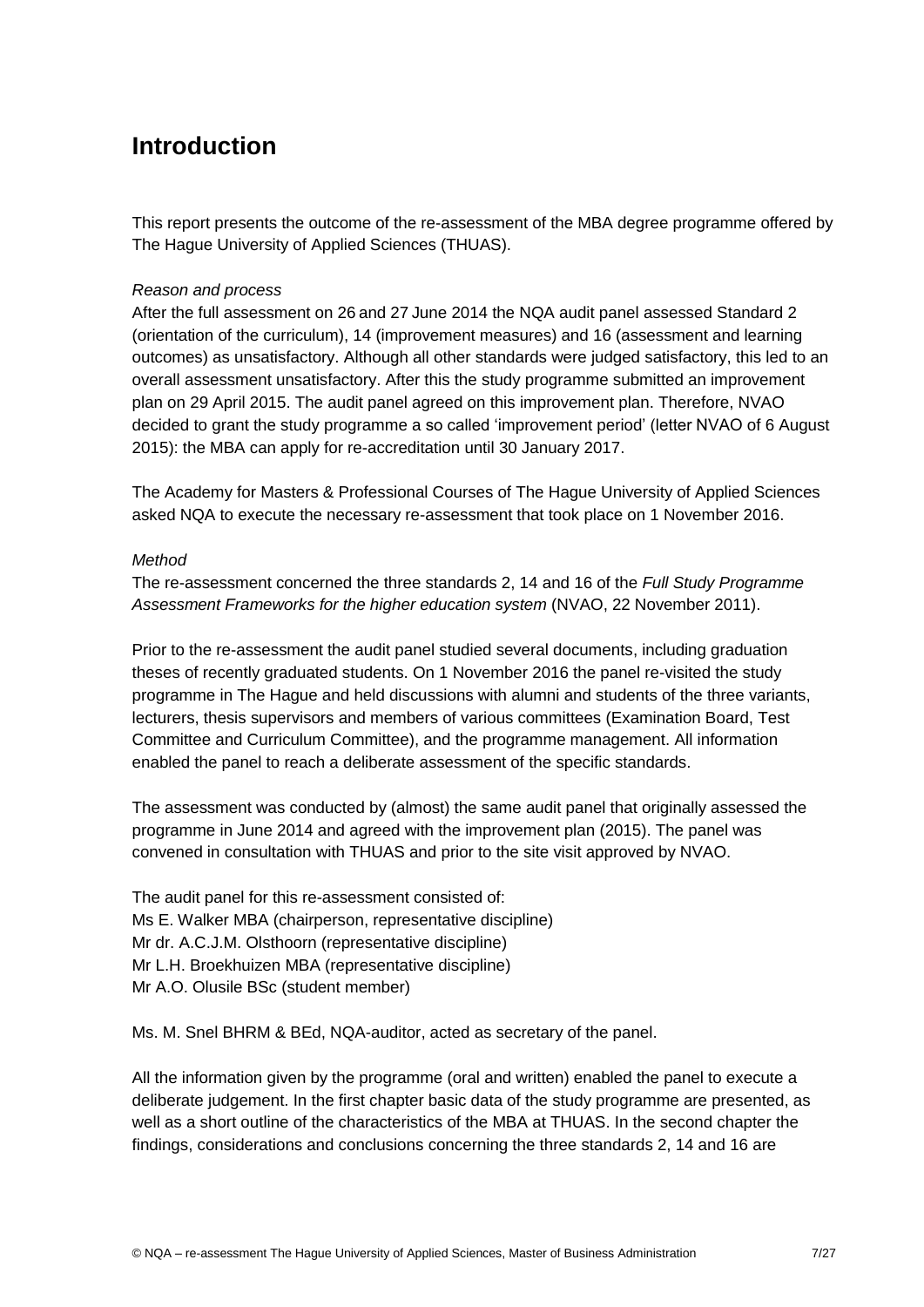presented. In the last chapter a general conclusion is given of the quality regarding the MBA programme.

The panel declares that the assessment of the study programme was carried out independently.

Utrecht, 7 December 2016

Panel chairperson<br>Elizabeth Walke

Ms E. Walker MBA Ms M. Snel BHRM & BEd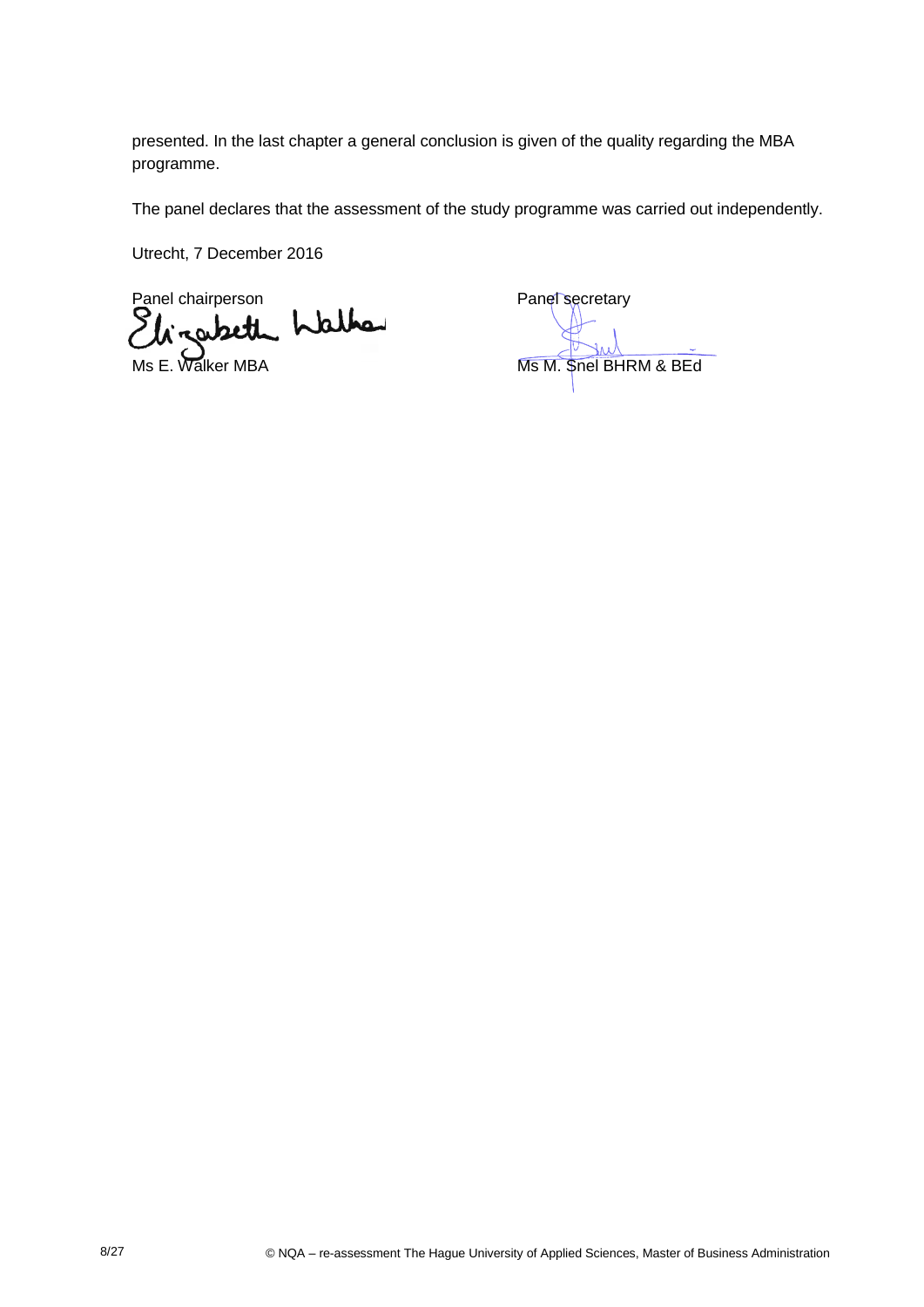## <span id="page-8-0"></span>**1 Basic data of the study programme**

#### **Administrative data**

| Administrative data of the study programme |                                         |
|--------------------------------------------|-----------------------------------------|
|                                            |                                         |
| Name study programme as in CROHO           | Master of Business Administration (MBA) |
| Orientation and level study programme      | Hbo-master                              |
| Grade                                      | MBA                                     |
| Number of study credits                    | 60 EC                                   |
| Graduation courses / 'tracks'              | n/a                                     |
| Location                                   | The Hague, The Netherlands              |
| Variants                                   | Full time English                       |
|                                            | Part time Dutch                         |
|                                            | Part time English                       |
| Language used                              | English (PT and FT)                     |
|                                            | Dutch (PT)                              |
| Registration number in CROHO               | 70024                                   |

| Administrative institutional data      |                                                  |
|----------------------------------------|--------------------------------------------------|
|                                        |                                                  |
| Name institute                         | The Hague University of Applied Sciences (THUAS) |
| Data institutional comtactperson       | Mr drs. A.J. Pellenbarg                          |
| E-mail address for copy of application | a.j.pellenbarg@hhs.nl                            |
| Status institute                       | Funded (Master programmes not funded)            |
| Result institute audit                 | $-$                                              |

#### **Short outline of the study programme**

The MBA offers a full time and part time variant in English and a part time variant in Dutch. See schedule below:

| Name programme  | <b>MBA full time</b> | <b>MBA part time</b> | <b>MBA part time</b> |
|-----------------|----------------------|----------------------|----------------------|
| Parameters:     |                      |                      |                      |
| start programme | September            | September            | February             |
| language        | English              | English              | Dutch                |
| length          | 12 months            | 23 months            | 23 months            |
| number of EC    | 60                   | 60                   | 60                   |

The English-language MBA is one of three English-language professional masters offered at THUAS, provided by the Academy of Masters & Professional Courses (M&PC). The Dutch MBA variant is one of five Dutch-language professional masters at the Academy.

The English variants have eighteen lecturers, the Dutch variant fourteen. The programme has four PhD staff members and three lecturers are preparing for their PhD.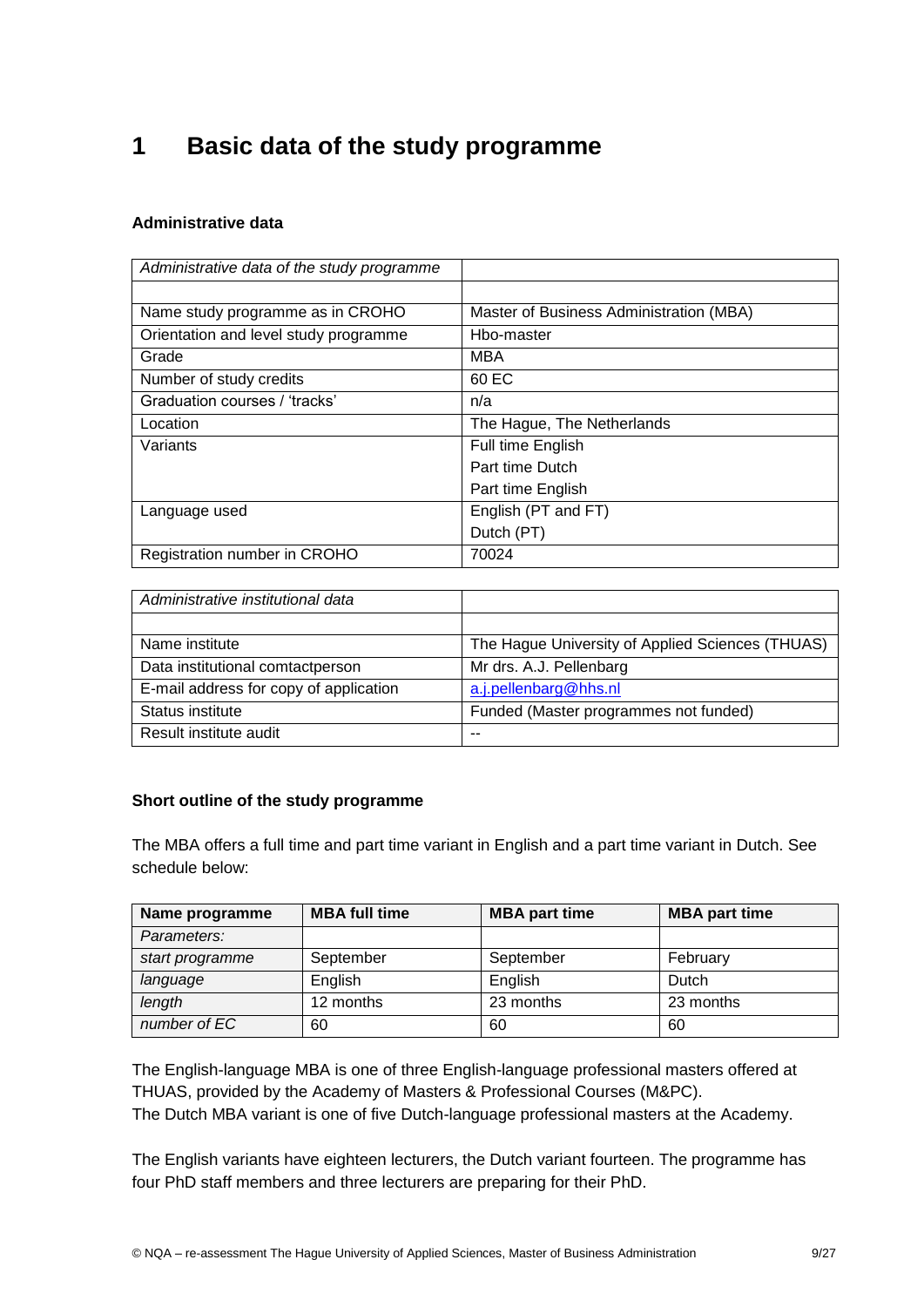The amount of incoming student is considered stable. In the last two years each year about forty students enrolled the MBA degree programme.

<span id="page-9-0"></span>For the re-assessment the panel has studied documents regarding the three variants of the MBA programme. The findings, considerations and conclusions for the three following standards concern all three variants.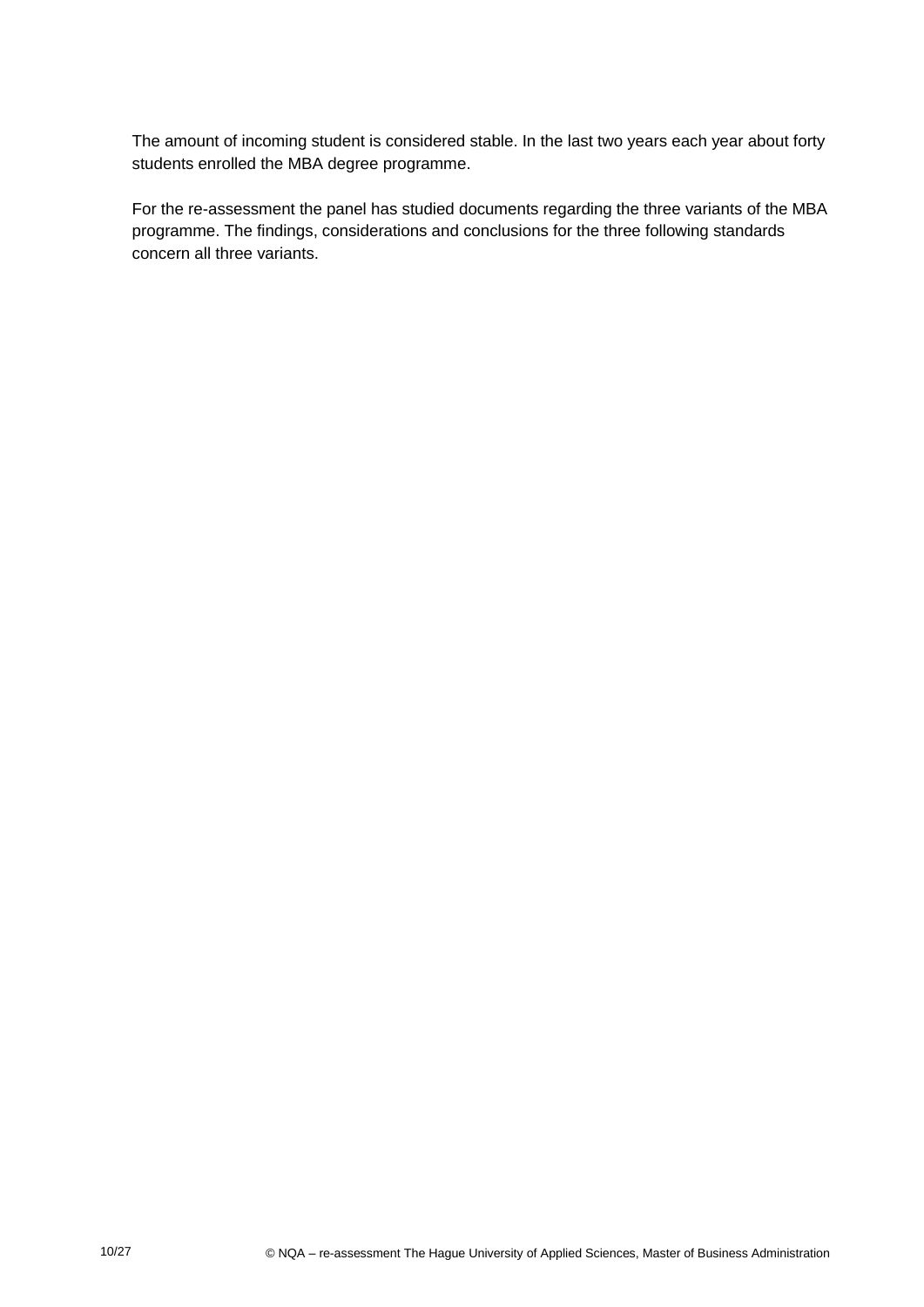## **2 Re-assessment**

### <span id="page-10-0"></span>**Standard 2 Orientation of the curriculum**

*The orientation of the curriculum assures the development of skills in the field of scientific research and/or the professional practice.*

In this chapter the audit panel describes the findings, considerations and conclusions on the orientation of the curriculum. The study programme receives the assessment **satisfactory** for this standard.

#### **Findings**

In 2014 the NQA panel noted it was in general positive about the content of the MBA curriculum. The panel noticed a deepening of knowledge in the course of the programme and literature was up to date. The panel also found a lack of attention for the development of research and analysis skills. In 2014, this was a big concern to the panel.

In November 2016 the panel studied the courses of the three variants. The panel notes that the MBA has made some substantial changes.

In the curriculum the programme has introduced three Vertical Learning Lines (see appendix 4 for an overview of the curriculum). One learning line concerns Business Research Methods, in which in eight three-hour sessions all aspects of business research are dealt with. According to the panel this safeguards the build up of research and analysis skills of students in the course of the programme.

Furthermore, the programme has introduced a Module - Foundations of Business Analysis (Statistics) in the second phase of the curriculum, so students gain an in-depth knowledge of statistics. In the Vertical Learning Line Personal and Professional Development students are challenged to critical thinking.

Based on the study of the theses the panel has selected (see also standard 16), the panel can confirm that the changes in the curriculum concerning the attention for research and analysis have been fruitful. The panel concludes that the level of research and analysis skills in the theses is satisfactory. To further improve the quality, the panel suggests more attention could be given to validity and reliability, and to a better balance between quantitative and qualitative research methods. Specifically, the attention paid to that quantitative analysis could be better in terms of statistical importance and the ability to draw conclusions based on limited sample sizes.

To strongly embed the masters level and the coherence between courses (and content), the MBA has defined the masters level for every course, according to Bloom's Taxonomy Level 3-6 and the European Qualification Framework (level 7). The panel notes these levels are worked out in the course material, in test matrices. Every course manual contains a test matrix. A test matrix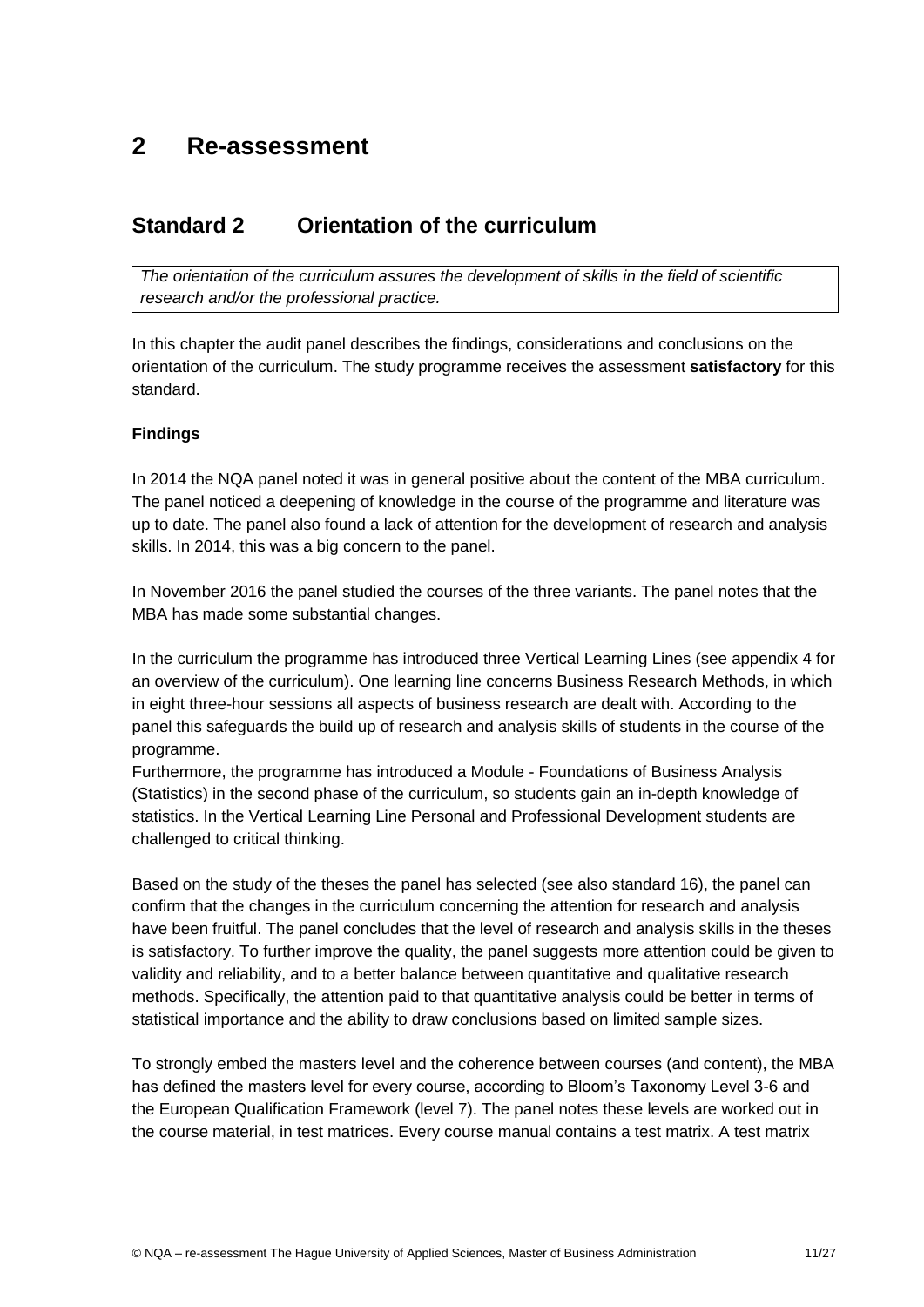and an extra rubric for the Thesis Project is included in the new Thesis Manual<sup>2</sup> (see also standard 16).

The panel notes that through these test matrices the programme shows that all learning goals are covered in courses.

#### **Considerations and conclusion**

Based on the scrutiny of documents the panel concludes that the curriculum shows proper attention to research and analysis skills. The panel is specifically positive about the Vertical Learning Line on Business Research Methods and the way this learning line safeguards the development of research and analysis skills of students. Based on the study of the theses the panel concluded that these changes actually have led to better results; a more in-depth knowledge of research.

The panel also concludes that the MBA has made the masters level explicit and visible in the course manuals, through test matrices. By doing so, the MBA programme has shown that learning goals (including the master level) in the curriculum and coherence between courses are safeguarded.

Overall the panel concludes that the attention paid to the research skills has strongly improved. This applies to the three variants. The panel assesses the level of and the attention to these skills as satisfactory. For further development, the panel suggests the MBA could give more specific attention to validity and reliability, and a more in-depth understanding of statistics.

<span id="page-11-0"></span>Based on above mentioned considerations the audit panel assesses Standard 2 as **satisfactory**.

<sup>1</sup> <sup>2</sup> *Master Thesis Manual MBA 2015-2016*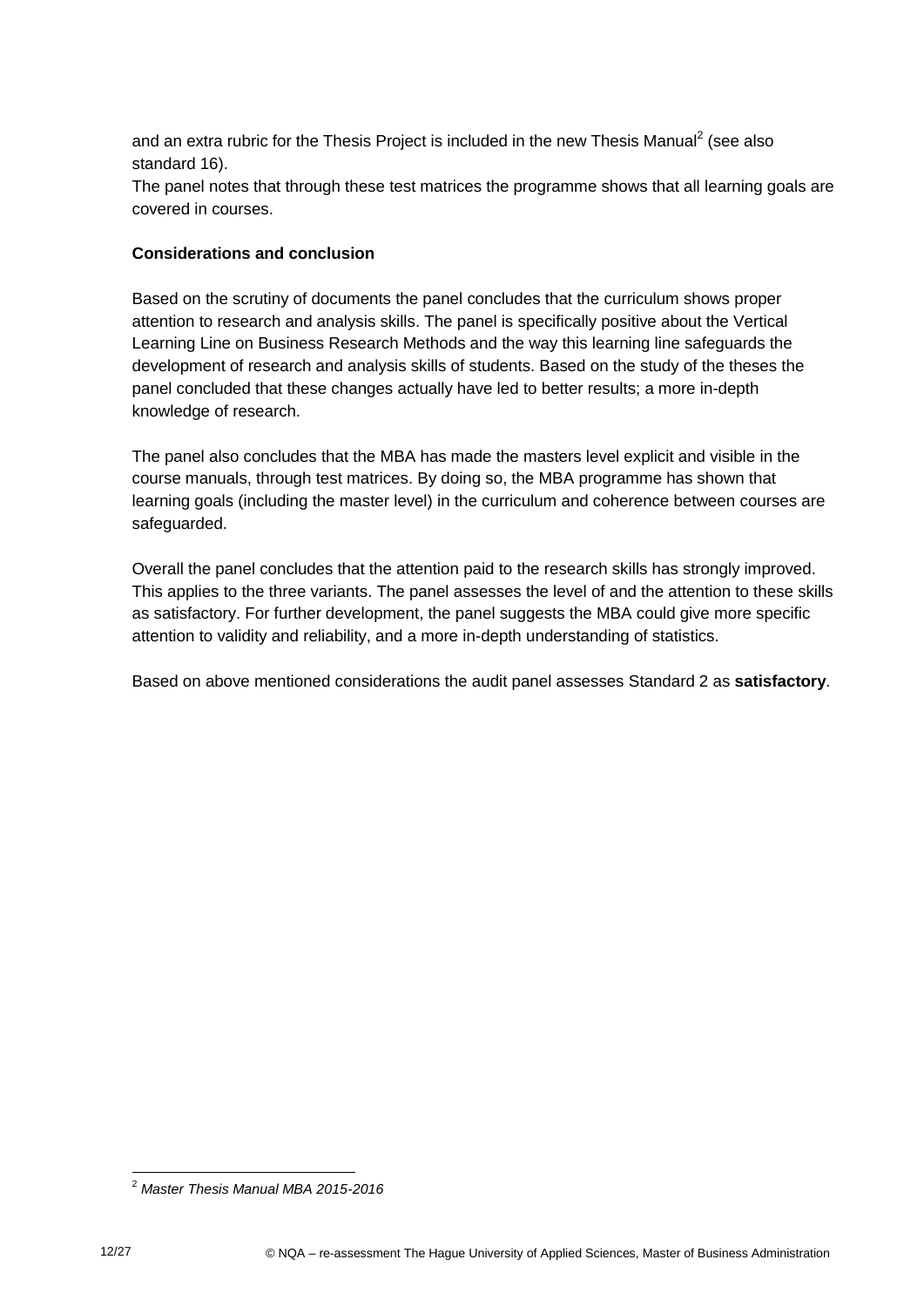### **Standard 14 Improvement measures**

*The outcomes of these evaluations constitute the basis for demonstrable measures for improvement that contribute to the realisation of the targets.*

In this chapter the audit panel describes the findings, considerations and conclusions on improvement measures. The study programme receives the assessment **satisfactory** for this standard.

#### **Findings**

In 2014 the panel concluded that the MBA had a large number of plans but no real evidence of a complete plan-do-check-act-cycle. The panel also noticed that most committees were relatively new and had little time to influence operations. The panel had no clear sight on how the different bodies link together to ensure the quality of the programme. In general, internal and transparent communication within the MBA organization were a concern to the panel.

During the re-assessment the MBA presented a more robust system of quality assurance. A Dutch manual for quality assurance serves as a document that describes the objectives and the system of quality assurance in general (*Handboek Kwaliteitszorg MPC definitief, december 2013*). The MBA programme showed a renewed formal way of communication within THUAS MBA in a flow chart. In this flow chart the different relevant committees and stakeholders of the MBA are presented. The process includes both student feedback and lecturer assessment. The panel is positive about the system of quality assurance that shows how different bodies link together. Compared with the audit in 2014, the panel also notes that the MBA uses stronger evaluations forms, e.g. the Student Evaluation Form serves as a good example.

The panel has studied the minutes of the several committees; of the Advisory Board, the Curriculum Committee, and the Programme Council. Based on the scrutiny of these documents, and on the interviews the panel held with representatives of these committees, and with representatives of the Examination Board and Test Committee, the panel is very impressed by the system of quality assurance within THUAS MBA. The panel understands that the MBA wants quality assurance to be part of everybody's DNA, and that it is work in progress. The panel is specifically impressed by the functioning of the Examination Board that monitors the quality of exams according to proper criteria. It meets on a regular basis, and discusses relevant cases (see also standard 16). For example, the Examination Board screens and appoints all supervisors and assessors. All supervisors and assessors are entered into the *Register of supervisors and assessors of the Academy of M&PC*, as shown to the panel during the re-visit. The panel is also positive about the way evaluation outcomes are embedded in the quality assurance system. The panel notes that evaluation outcomes are analysed and used to further improve the content of the curriculum. Results are published on Blackboard. Student evaluation outcomes are also used to evaluate the performance of lecturers. Formally, the MBA management has annual performance reviews and appraisals with lecturers. Student evaluations, together with peer and self assessments of the lecturers, are used as input for these meetings. According to the panel, this is a positive change.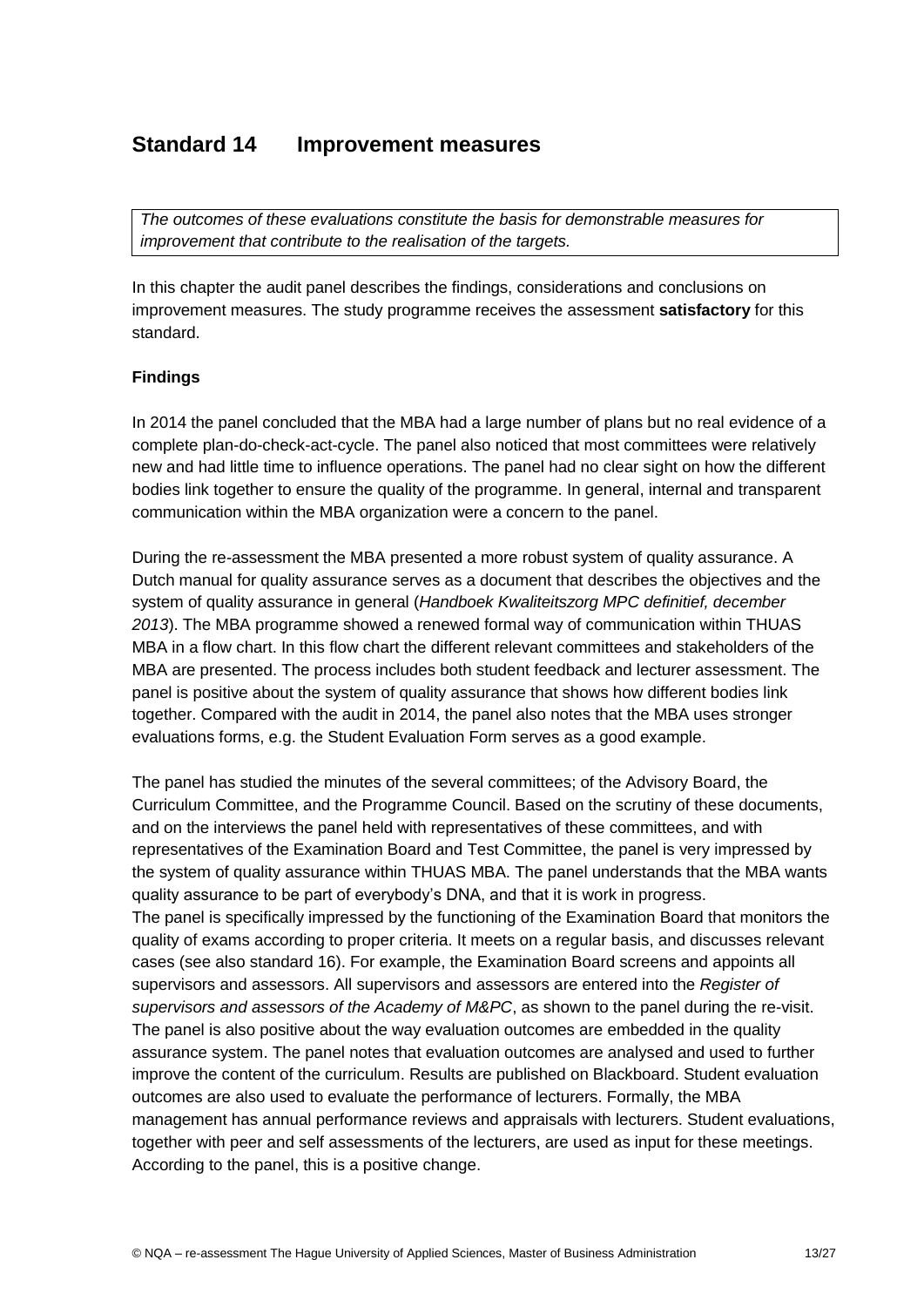Finally, the communication of the formal quality cycle as a whole is ensured by the publication of the *Annual Year Report*.

With regard to the Advisory Board the panel recommends that the MBA should look at meeting more often. Perhaps alumni could be used in developing the programme, possible via the advisory board.

#### **Considerations and conclusion**

The panel is positive about the changes that have been made in the organization to assure an embedded system of quality assurance with involvement of all relevant stakeholders. The panel concludes that THUAS MBA now has a formal way of quality assurance besides the informal procedures they maintain.

Based on the scrutiny of documents and the interviews held, the panel also concludes that the quality system as a whole shows a stronger assurance in continuously safeguarding the quality of the degree programme. Most important, the panel notes that committees communicate coherently with each other and from a shared point of view on quality and quality assurance.

The panel is specifically positive about the functioning of the Examination Board. It has an internal scrutiny and safeguards that all the important issues in the organization can be addressed. With regard to the Advisory Board, some effort could be made to further involve this committee.

Overall the panel concludes that THUAS MBA has a clear formal quality cycle. The further embedding of quality thinking in everybody's DNA is work in progress. To gain this, commitment is needed, and the panel feels that everybody involved is very committed.

<span id="page-13-0"></span>Based on above mentioned considerations the audit panel assesses Standard 14 as **satisfactory**.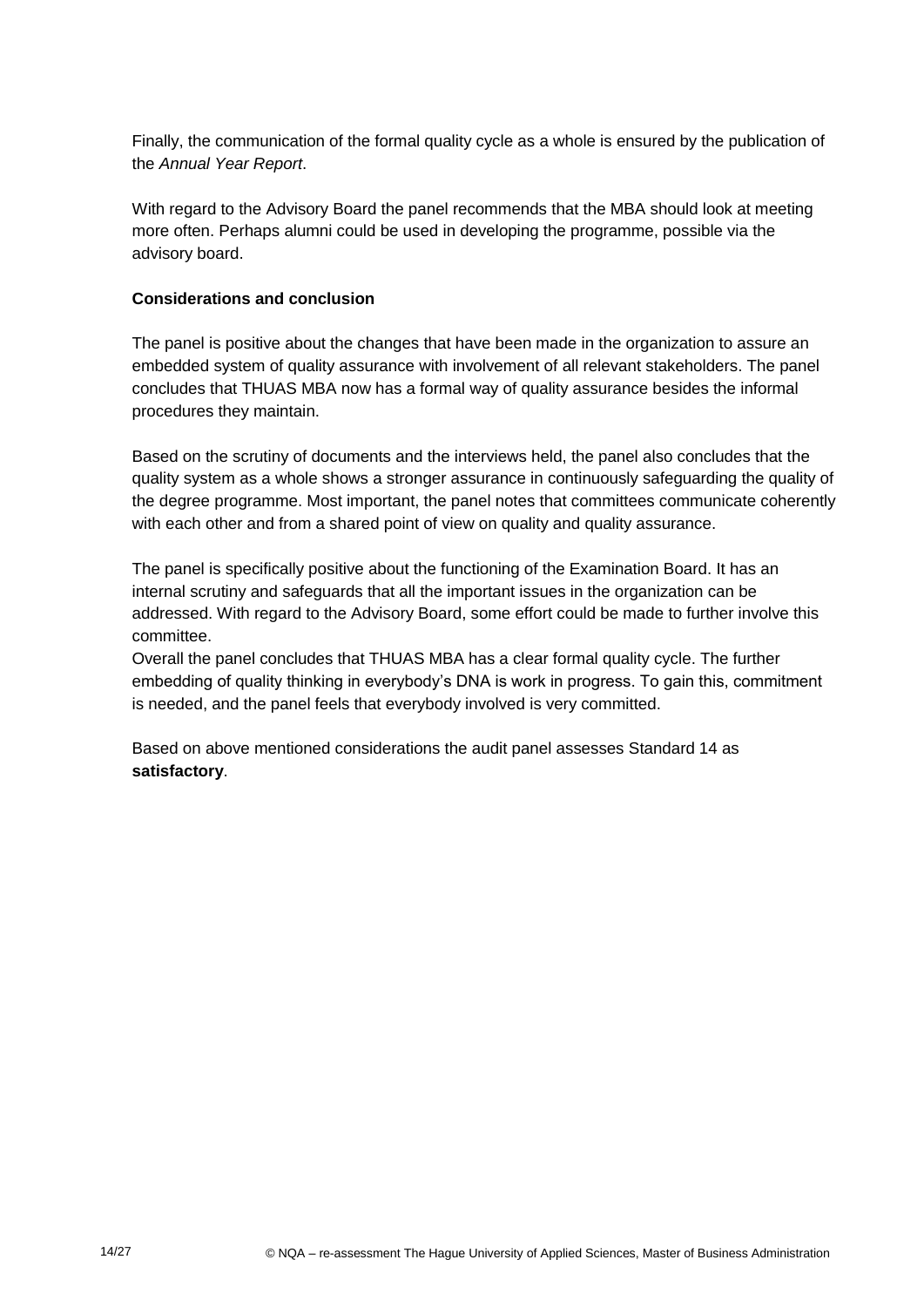## **Standard 16 Assessment and learning outcomes**

*The programme has an adequate assessment system in place and demonstrates that the intended learning outcomes are achieved.*

In this chapter the audit panel describes the findings, considerations and conclusions on the assessment system and the achieved learning outcomes. The study programme receives the assessment **satisfactory** for this standard.

#### **Findings**

In 2014 the panel had serious concerns about the master's level of some exams. Furthermore, the panel initially assessed three theses unsatisfactory, where THUAS MBA assessed them satisfactory. Although theses of August 2014 showed improvement, the panel concluded that overall the theses demonstrated too little depth for a master's programme; specifically the research skills were a point of concern.

Pertaining to the level of exams, the panel notes that the MBA has made some substantial changes to improve the quality of the exams.

To improve and safeguard the quality of assessment, the programme has introduced an Assessment Plan, and a new Thesis Manual. The programme is now working with test matrices in every course and an assessment rubric in the assessment of the Thesis Project that is included in the Master Thesis Manual (2016-2017). Furthermore, staff calibrate on a regular base about testing and assessment. Every test is double checked (four eyes principle); the Test Committee pre checks every test on standard criteria, and analyses results afterwards.

The position and way of working of the Examination Board has also strongly improved (see also standard 14). The Examination Board had a leading role in improving the master's level, and safeguarding this in the curriculum (all three variants). The Board formally monitors the master level in the courses and exams, and also rewrote the Thesis Manual. Furthermore, the Board was leading in rewriting the research line in the curriculum that was a collective process, as stated by the lecturers.

The panel has studied a selection of tests and confirms that the quality is satisfactory. An overview shows that the programme uses a larger variety of assessment forms than before. The panel finds that the variety fits the course content and is sufficient.

To assess the achieved learning outcomes, the panel selected fifteen theses from an overview of all graduates of the last two years. These theses represent all three variants and a range of sufficient and good results.

Overall the panel is positive about the quality these theses represent. According to the panel, the level of in-depth research meets general criteria for a professional master's level. The panel is also positive about the wide range of management models the theses represent.

With the exception of only one thesis, the panel declares that the theses represent the MBA level. The panel notes the wide range of thesis subjects and suggests that the programme ensures that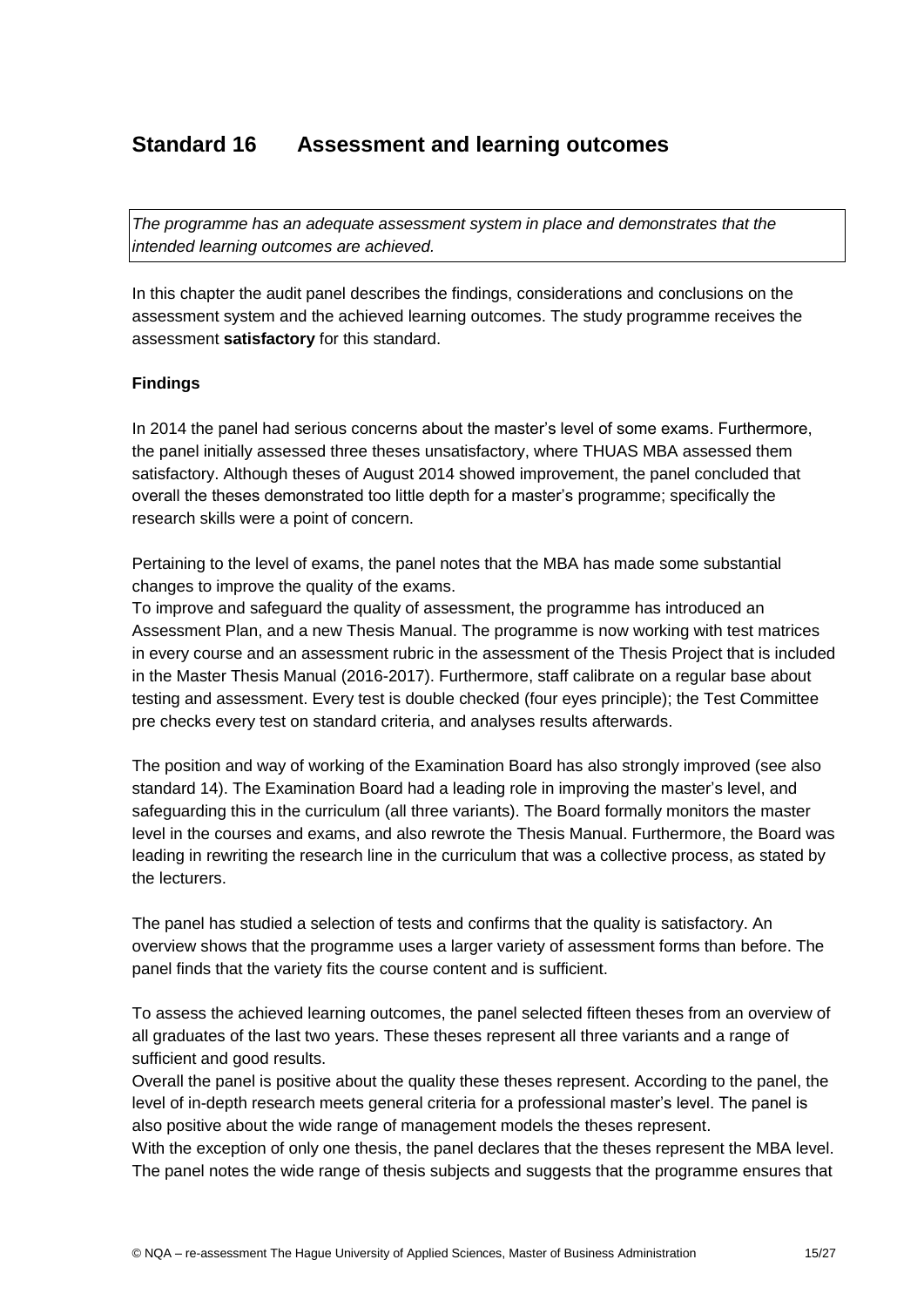they are more focused on Business Administration with clear and appropriate conclusions for the business or subject matter of research. The one thesis the panel thinks does not meet the criteria for a master's level, is a thesis that was graded barely sufficient and took the lecturers involved a lot of guidance and effort. The reason was that the particular student did not follow the renewed programme and was, as a consequence of that, not as well prepared as other students. Based on the study of the theses, the panel has some suggestions for the MBA to further improve the research in the curriculum (see standard 2). Overall, the panel feels the quality of the theses is of an acceptable level.

Pertaining to the quality of the assessment forms the panel notes that the forms are clear, but that the quality of the feedback on the assessments forms could be improved to give better feedback to students.

#### **Considerations and conclusion**

The panel concludes that several changes have been made. The MBA is using the Assessment Plan 2016-2017 and the system of matrices as from 2016-2017. The panel states that the Test Matrices safeguard that every learning goal is part of the exam at the proper master's level. In the Thesis Project the programme works with a rubric. Based on this and on the sample of tests that were shown during the re-visit, the panel concludes that the MBA embedded a sustainable system of quality assurance for the quality of assessments.

To assess the achieved learning outcomes, the panel selected fifteen theses from the last two years. The panel concludes that the results represent a proper master's level for an MBA degree programme; this includes all three variants. Based on the theses and the assessment forms that go with it, the panel has some recommendations for the degree programme for further improvement. But overall the panel is very satisfied about the quality achieved.

<span id="page-15-0"></span>Based on above mentioned considerations the audit panel assesses Standard 16 as **satisfactory**.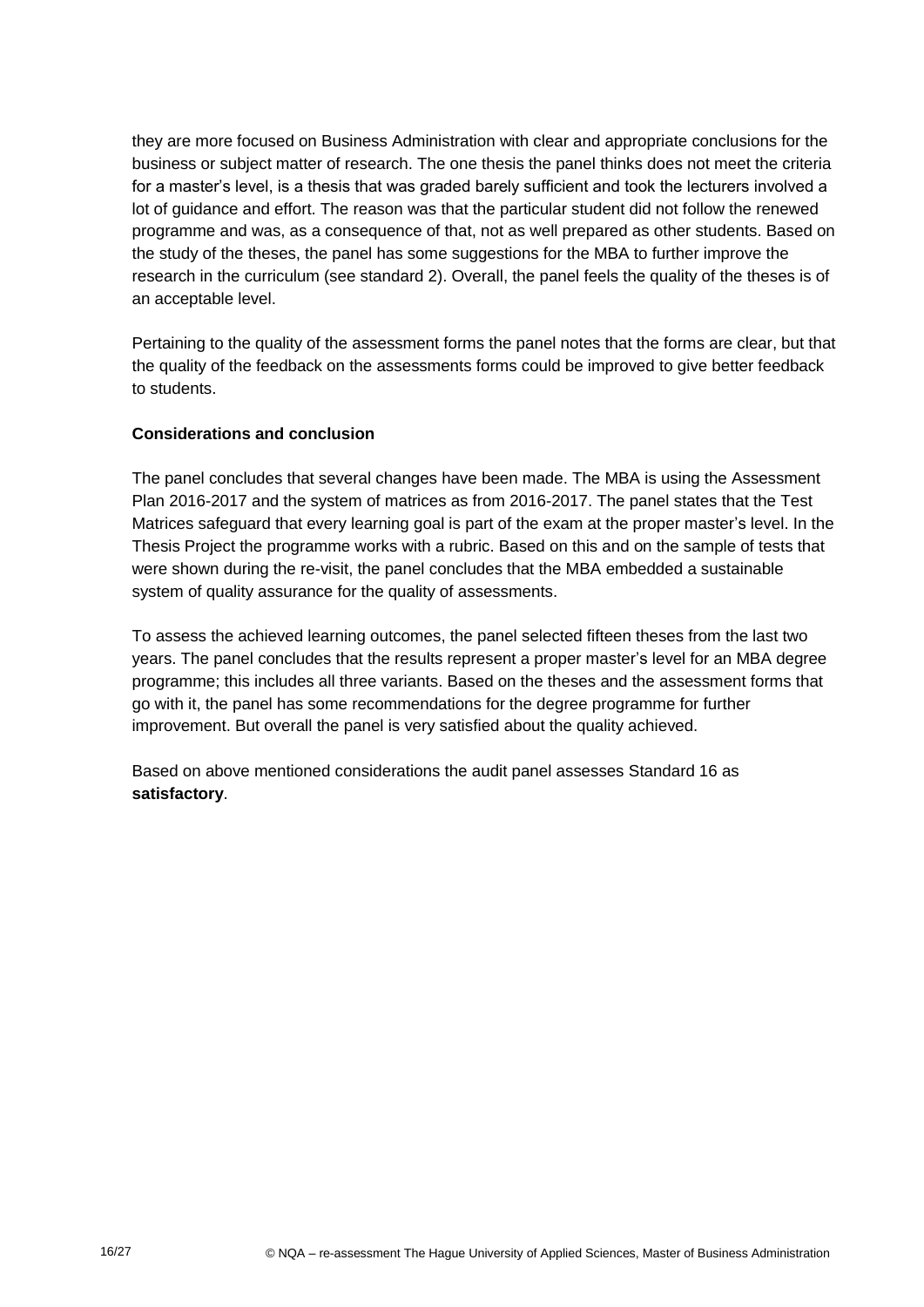## **3 General conclusion of the study programme**

#### **Assessments of the standards**

The audit team comes to the following assessments with regard to the standards:

| <b>Standard</b>                              | <b>Assessment</b>   |
|----------------------------------------------|---------------------|
| Standard 1 Intended learning outcomes        | Satisfactory (2014) |
| Standard 2 Orientation of the curriculum     | Satisfactory (2016) |
| Standard 3 Contents of the curriculum        | Satisfactory (2014) |
| Standard 4 Structure of the curriculum       | Satisfactory (2014) |
| Standard 5 Incoming students                 | Satisfactory (2014) |
| Standard 6 Feasibility                       | Satisfactory (2014) |
| Standard 7 Duration                          | Satisfactory (2014) |
| Standard 8 Staff policy                      | Satisfactory (2014) |
| Standard 9 Quality of staff                  | Satisfactory (2014) |
| Standard 10 Size of staff                    | Satisfactory (2014) |
| Standard 11 Services and facilities          | Satisfactory (2014) |
| Standard 12 Tutoring                         | Satisfactory (2014) |
| Standard 13 Evaluation of results            | Satisfactory (2014) |
| Standard 14 Improvement measures             | Satisfactory (2016) |
| Standard 15 Involvement in quality assurance | Satisfactory (2014) |
| Standard 16 Assessment and learning outcomes | Satisfactory (2016) |

#### **Considerations and conclusion**

Two years after the first visit, the panel concludes that a major step forward has been made with respect to research skills. Furthermore, the panel thinks that there is more coherence in the team and an awareness of the importance of the process aspects of the programme instead of only the content. The changes made in the curriculum safeguard the master level in a better way and show more cohesion.

The panel has seen convincing evidence of improvements being made. The panel is of the opinion that all criteria are met. As to some topics the panel feels that the programme can be further developed, such as improving the content and validity of statistical sampling or focusing the thesis research on a relevant business question. In this respect, the panel thinks that the programme management has set a sustainable framework for quality assurance and the panel feels confident about the programme moving on in the right direction as it has shown to do so since the last audit.

<span id="page-16-0"></span>Considering that all standards meet the criteria (as set within the standards), the audit panel assesses the quality of the MBA degree programme of the Academy of Masters & Professional Courses of The Hague University of Applied Sciences as a whole as **satisfactory**.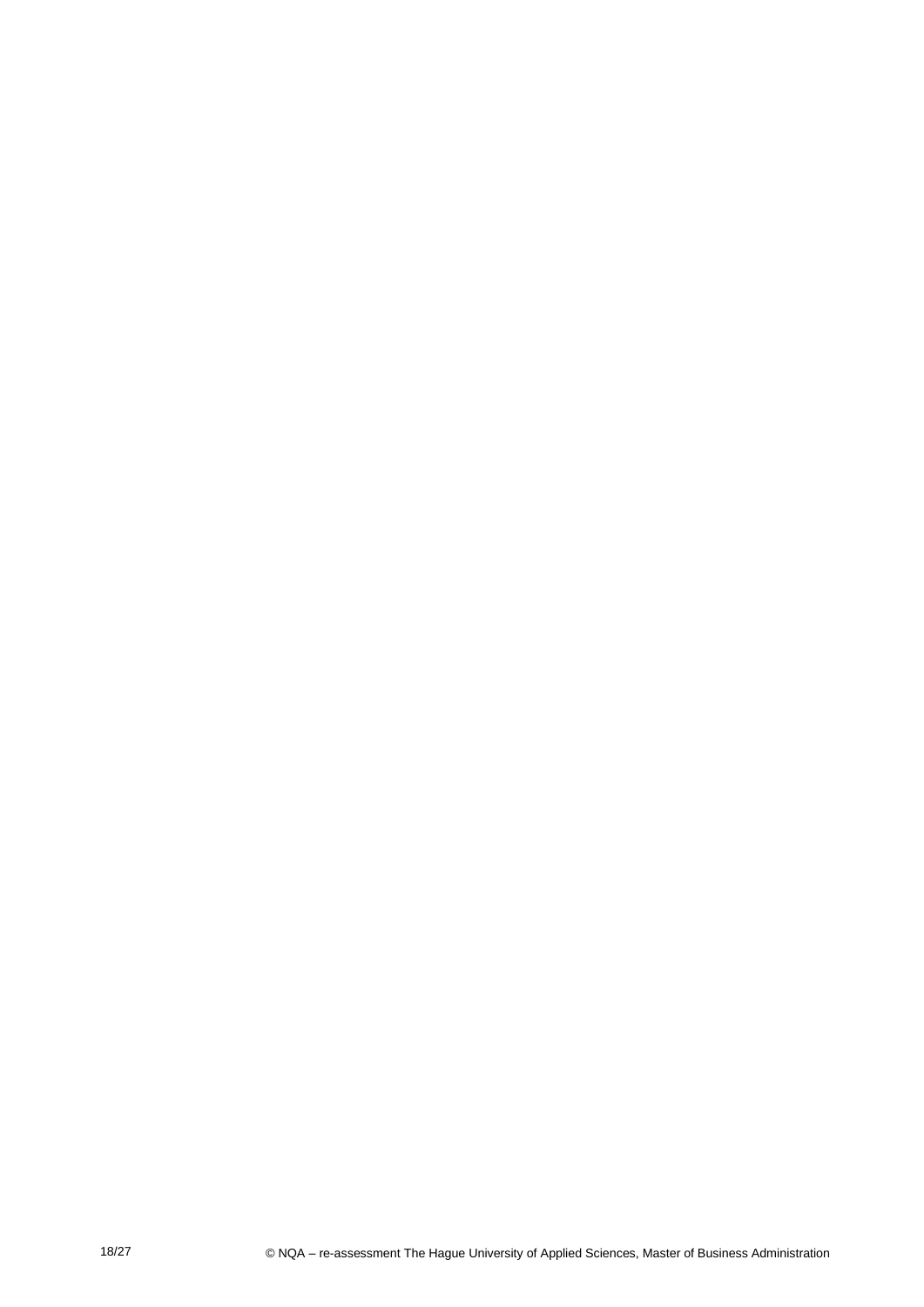# **Appendices**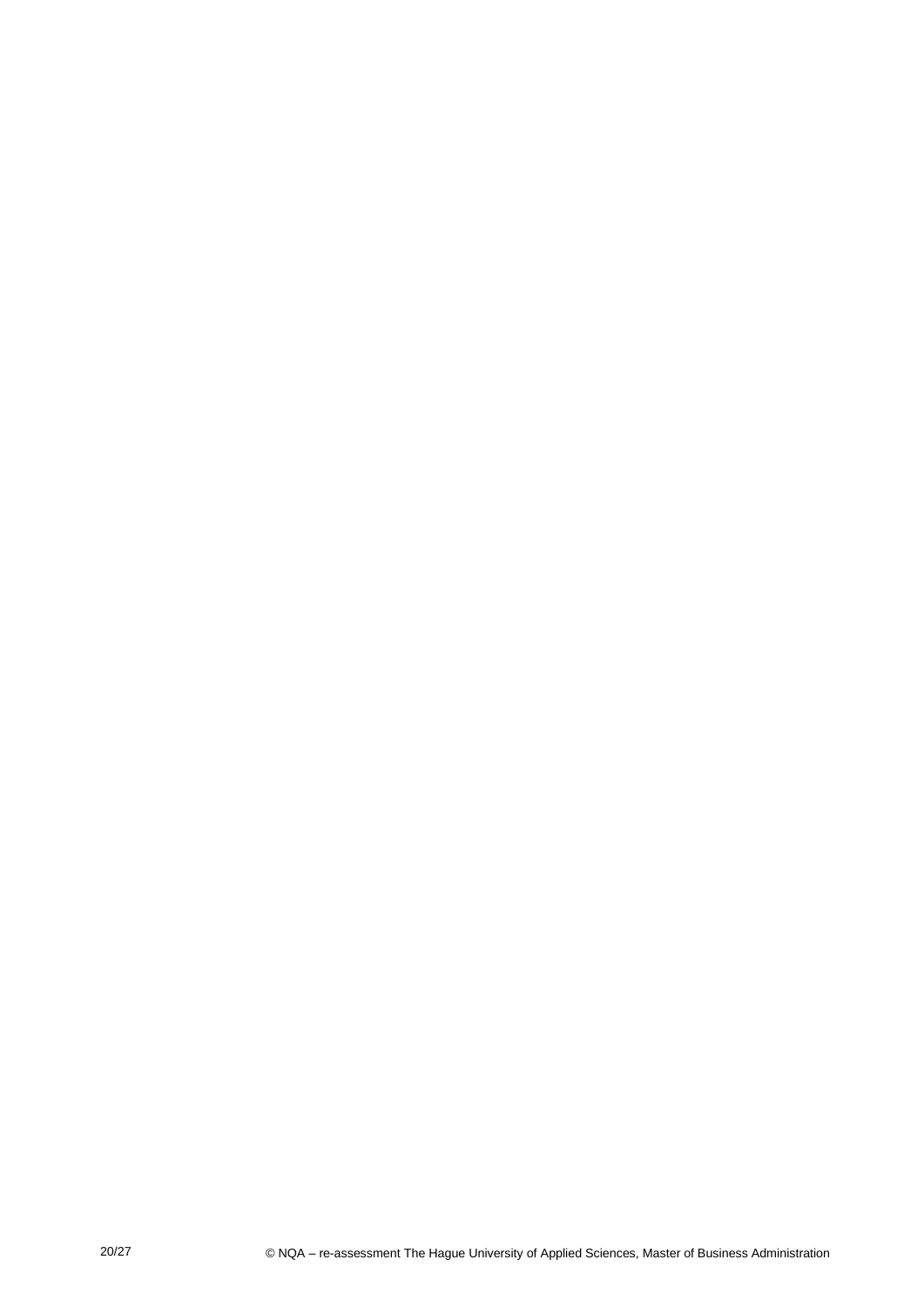### **Appendix 1 Expertise members audit panel and secretary**

#### **Audit panel**

| Member audit panel           | Role (chair / representative | Representative |
|------------------------------|------------------------------|----------------|
|                              | discipline / student)        | discipline     |
|                              |                              | (yes / no)     |
| 1. Ms E. Walker MBA          | Chair                        | Yes            |
| 2. Mr dr. A.C.J.M. Olsthoorn | Representative discipline    | Yes            |
| 3. Mr L.H. Broekhuizen MBA   | Representative discipline    | Yes            |
| 4. Mr A.O. Olusile BSc       | Student member               | N <sub>0</sub> |

### **Secretary/ process coördinator**

|                       | Certified by NVAO since | E-mail      |
|-----------------------|-------------------------|-------------|
| Ms M. Snel BHRM & BEd | 17 November 2010        | snel@nga.nl |

#### **Short descriptions expertises panel members**

|                | Ms E. Walker MBA is director of N4P Consultancy Ltd and of The Children's Society. She is    |
|----------------|----------------------------------------------------------------------------------------------|
|                | also Chair of the Advisory Board of Kingston University Business School.                     |
| 2              | Mr dr. A.C.J.M. Olsthoorn is lecturer at several business schools and universities. He is an |
|                | entrepreneur, and works as an interim manager, consultant and researcher for his own         |
|                | company (OCM) in various sectors.                                                            |
| 3              | Mr L.H. Broekhuizen MBA is lecturer, assessor and trainer at the Academy for Part Time       |
|                | professional programmes at Avans University of Applied Sciences (Breda). He also started     |
|                | his PhD at the University of Twente. Main topic are sustainability studies.                  |
| $\overline{4}$ | Mr A.O. Olusile Bsc is a MBA student at Hanze University of Applied Sciences in              |
|                | Groningen.                                                                                   |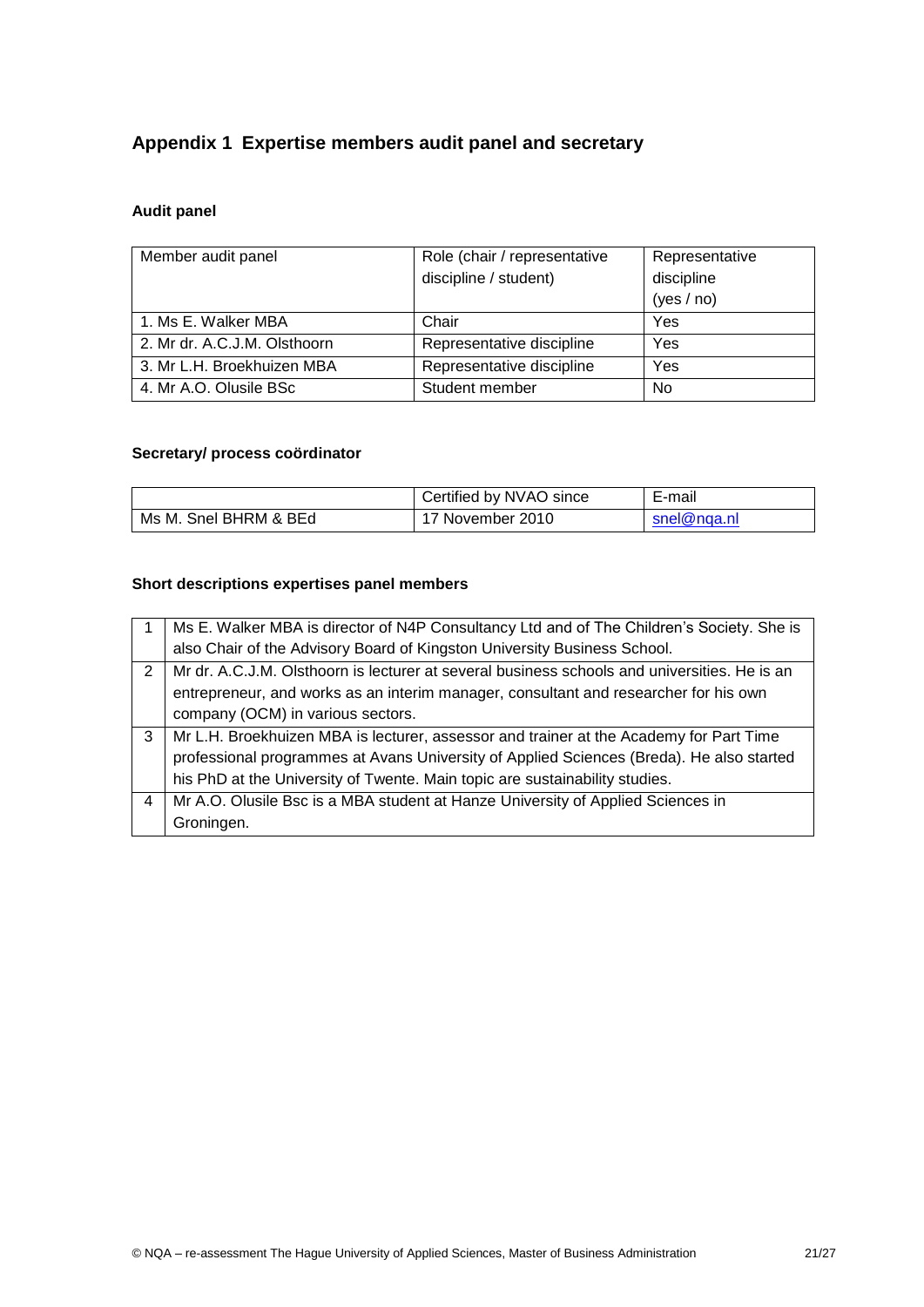## <span id="page-21-0"></span>**Appendix 2 Programme for the site visit**

| <b>Time</b>    | <b>Item</b>                     | <b>Participants</b>                           |
|----------------|---------------------------------|-----------------------------------------------|
| 09.00-9.45     | Presentation by the programme   | Study programme management:                   |
|                | management in which the         | Mr drs. Clemens Berendsen                     |
|                | programme positions itself with | Mr drs. Dolf Pellenbarg                       |
|                | regard to the improvement plan. |                                               |
| $9.45 - 11.00$ | Panel meeting                   | Panel                                         |
|                | Preparation and inspection of   |                                               |
|                | material                        |                                               |
|                |                                 |                                               |
| 11.00-11.45    | Content, graduation             | Students graduation and alumni:               |
|                |                                 | Vania Liem MSc MBA (alumnus MBA FT 15-16)     |
|                |                                 | Sonja Sternath MBA (alumnus MBA FT 15-16)     |
|                |                                 | Phathu Mathiva (student MBA PT 15-17)         |
|                |                                 | Rik Dijkstra (student MBA PT 15-17)           |
|                |                                 | Bob Bosch BBA (student MBA NL 16-18)          |
|                |                                 | Reiko Yoneyama (student MBA FT 16-17)         |
| 11.45-12.45    | Content, graduation             | Lecturers + assessors + representatives of    |
|                |                                 | exam-, test-, curriculum committees:          |
|                |                                 | Mr dr. Schelte Beltman (Exam Board, lecturer, |
|                |                                 | CoCu, Thesis Coordinator)                     |
|                |                                 | Mr Klaas van Brakel MBA (lecturer, CoCu)      |
|                |                                 | Mr drs. Peter Horsselenberg (Test Committee,  |
|                |                                 | lecturer, CoCu)                               |
|                |                                 | Mr Jordi den Ouden MBA (Test Committee,       |
|                |                                 | lecturer, CoCu, Programme Counsil)            |
|                |                                 | Mrs Nika Salvetti MA (lecturer)               |
|                |                                 | Hans van der Zwan (lecturer, programme        |
|                |                                 | Counsil)                                      |
| 12.45-13.30    | Lunch + Panel meeting           | Panel                                         |
| 13.30-14.00    | Meeting with study programme    | Study programme management                    |
|                | management                      |                                               |
| 14.00-14.30    | Panel assessment meeting        | Panel                                         |
| 14.30-14.45    | Presentation conclusions panel  | Study programme management, lecturers, and    |
|                |                                 | students (see above).                         |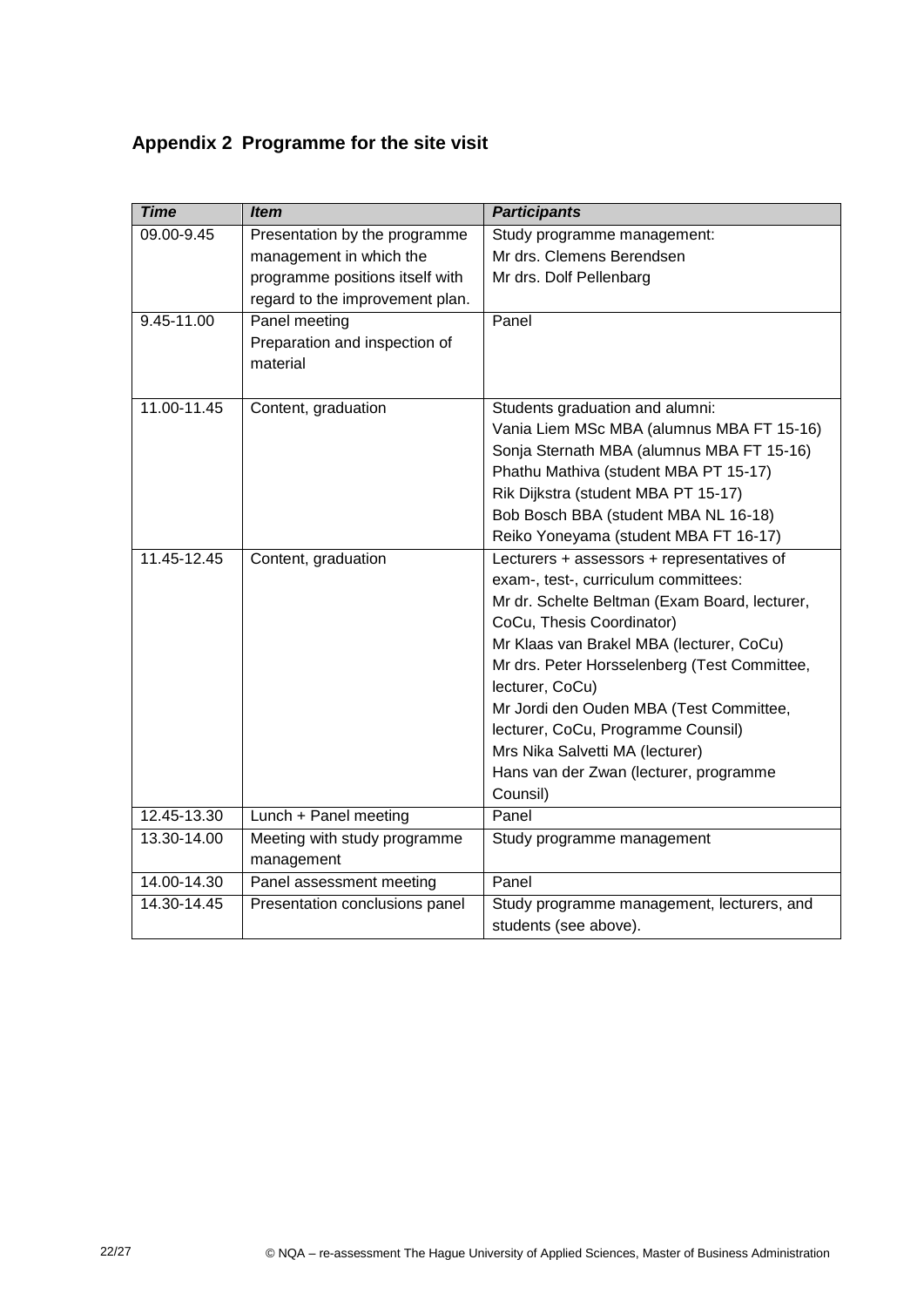#### <span id="page-22-0"></span>**Appendix 3 Documents examined**

#### **Digital (NQA Portal):**

- 1. THUAS MBA, A Reading Guide for the Re-accreditation
- 2. Annex 1 Course outline Business Research Methods
- 3. Annex 2 Master Thesis Manual 2016-2017
- 4. Annex 3 Course outline Foundations of Business Analysis: Statistics
- 5. Annex 4 Course outline Critical Thinking
- 6. Annex 5 Format Module evaluation
- 7. Annex 6 Minutes Advisory Board
- 8. Annex 7 Minutes Curriculum Committee
- 9. Annex 8 Minutes Programme Council
- 10. Annex 9 THUAS MBA assessment matrices
- 11. Annex 10 THUAS MBA Test Manual
- 12. Annex 11 THUAS MBA Competency matrix
- 13. Programme framework THUAS MBA
- 14. Improvement Plan MBA
- 15. Bijlage Herstelplan MBA
- 16. Groslijst Accreditatie MBA
- 17. Handboek Kwaliteitszorg MPC
- 18. Basic Information THUAS MBA
- 19. THUAS MBA Education programme
- 20. THUAS MBA PER/OER
- 21. Fifteen Master Theses specified by the NQA

#### **For inspection during visit 01/11/2016:**

- 1. Course outlines THUAS MBA: full set
- 2. Assessment matrices THUAS MBA: full set
- 3. THUAS MBA Quality Year Report 2015-2016
- 4. Reports Module evaluations Survey Monkey 2015-2016
- 5. Minutes Focus discussions
- 6. Four-eyes form
- 7. Examination Board Annual Calendars 2015-2016 and 2016-2017
- 8. Minutes Examination Board Thesis reviews
- 9. Register of supervisors and assessors of the academy of M&PC
- 10. C.V.s current lecturers
- 11. A selection of tests and assignments from all modules
- 12. Minutes several meetings Examination Board
- 13. Report 2015-2016 Test Committee
- 14. Admission to Blackboard
- 15. Sample of tests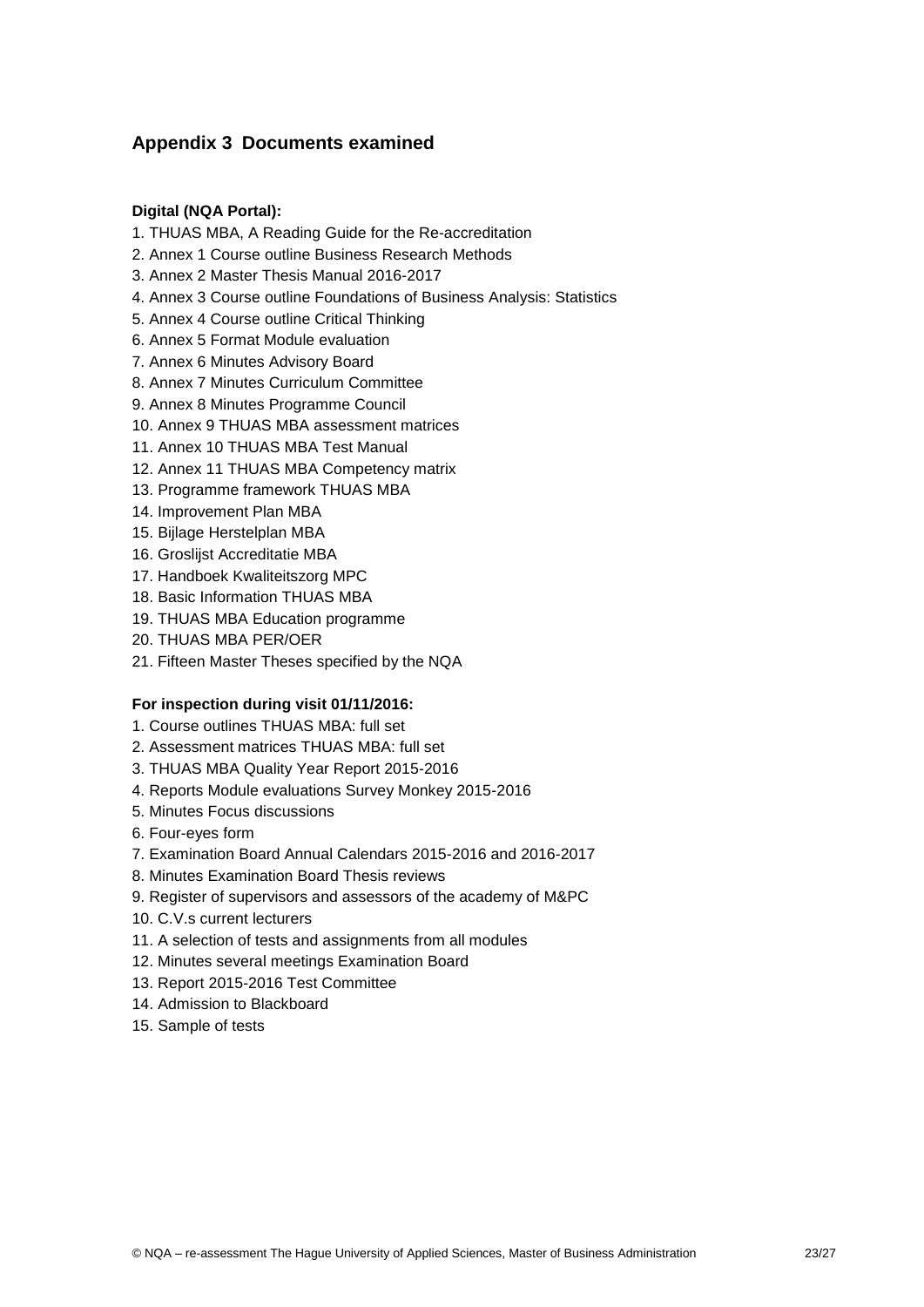

#### <span id="page-23-0"></span>**Appendix 4 Overview MBA curriculum**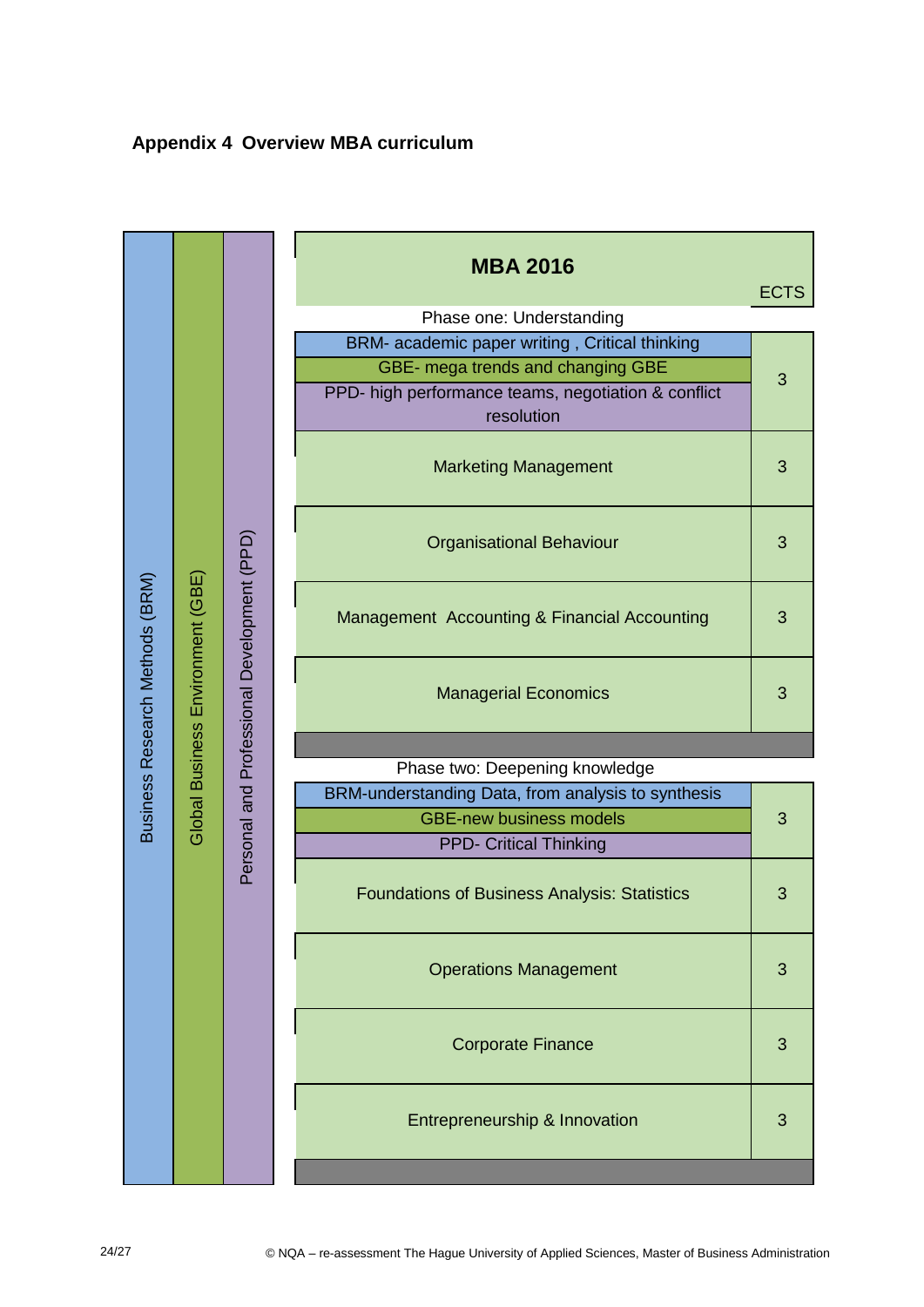| Phase three: Implementing                              |    |
|--------------------------------------------------------|----|
| <b>BRM - Research proposal</b>                         |    |
| GBE- managing GBE changes                              | 3  |
| PPD- authentic personal leadership & Personal Branding |    |
| <b>Change Management</b>                               | 3  |
| Human Resources and Talent Management                  | 3  |
| <b>Strategic Management</b>                            | 3  |
| <b>Integration Project</b>                             | 3  |
|                                                        |    |
| Phase four: Integrating                                |    |
| <b>Thesis</b>                                          | 15 |
|                                                        |    |
| <b>ECTS Points in total</b>                            | 60 |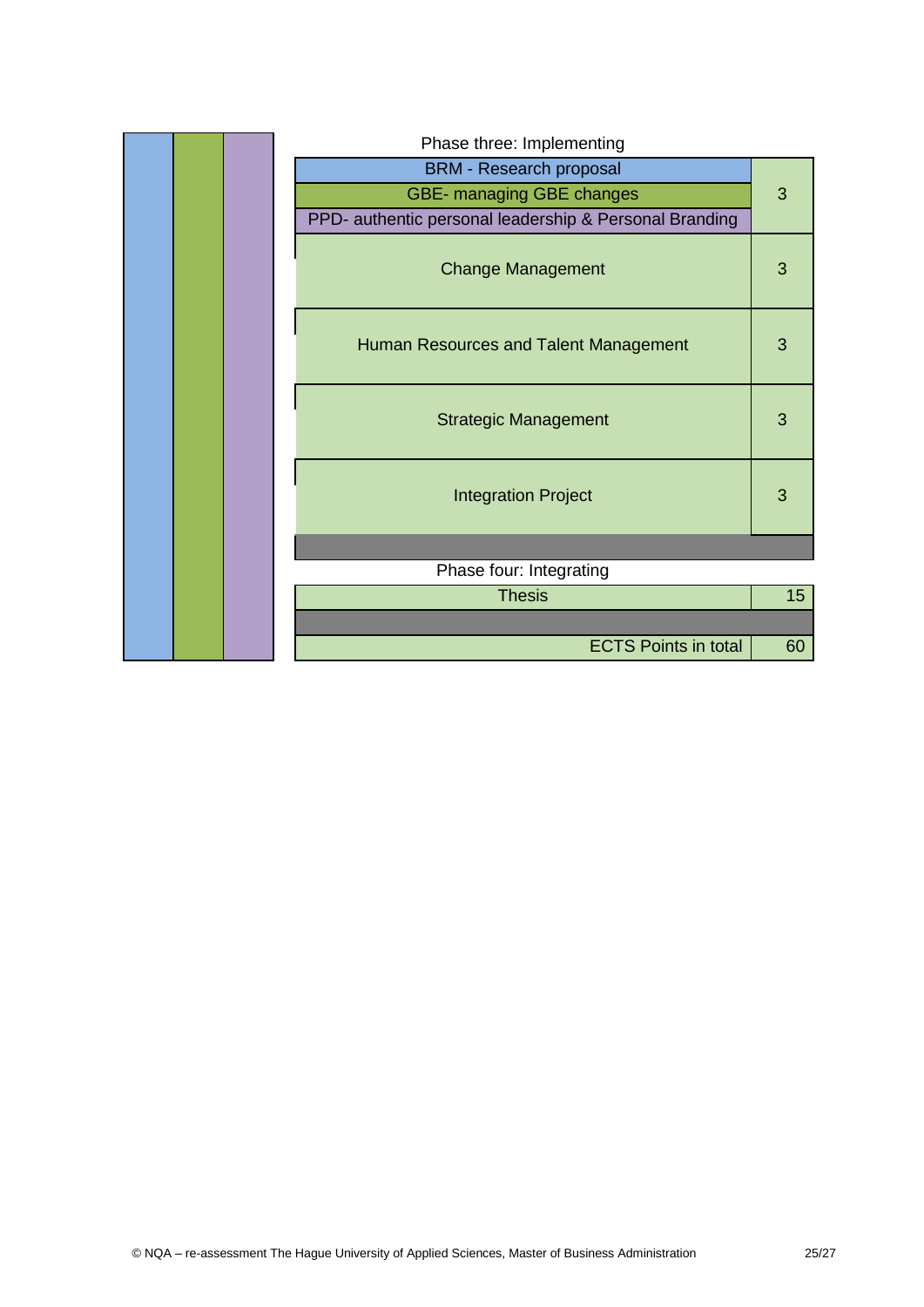### **Appendix 5 Summary theses**

Below a summary of the students whose theses have been examined by the panel. According to NVAO's rules only student numbers are included.

| <b>Student Number</b> |
|-----------------------|
| 15127990              |
| 15063003              |
| 15006573              |
| 14053586              |
| 14016192              |
| 14017490              |
| 89101047              |
| 14143542              |
| 14141515              |
| 14143917              |
| 14147084              |
| 20041061              |
| 95101522              |
| 91101576              |
| 13133896              |